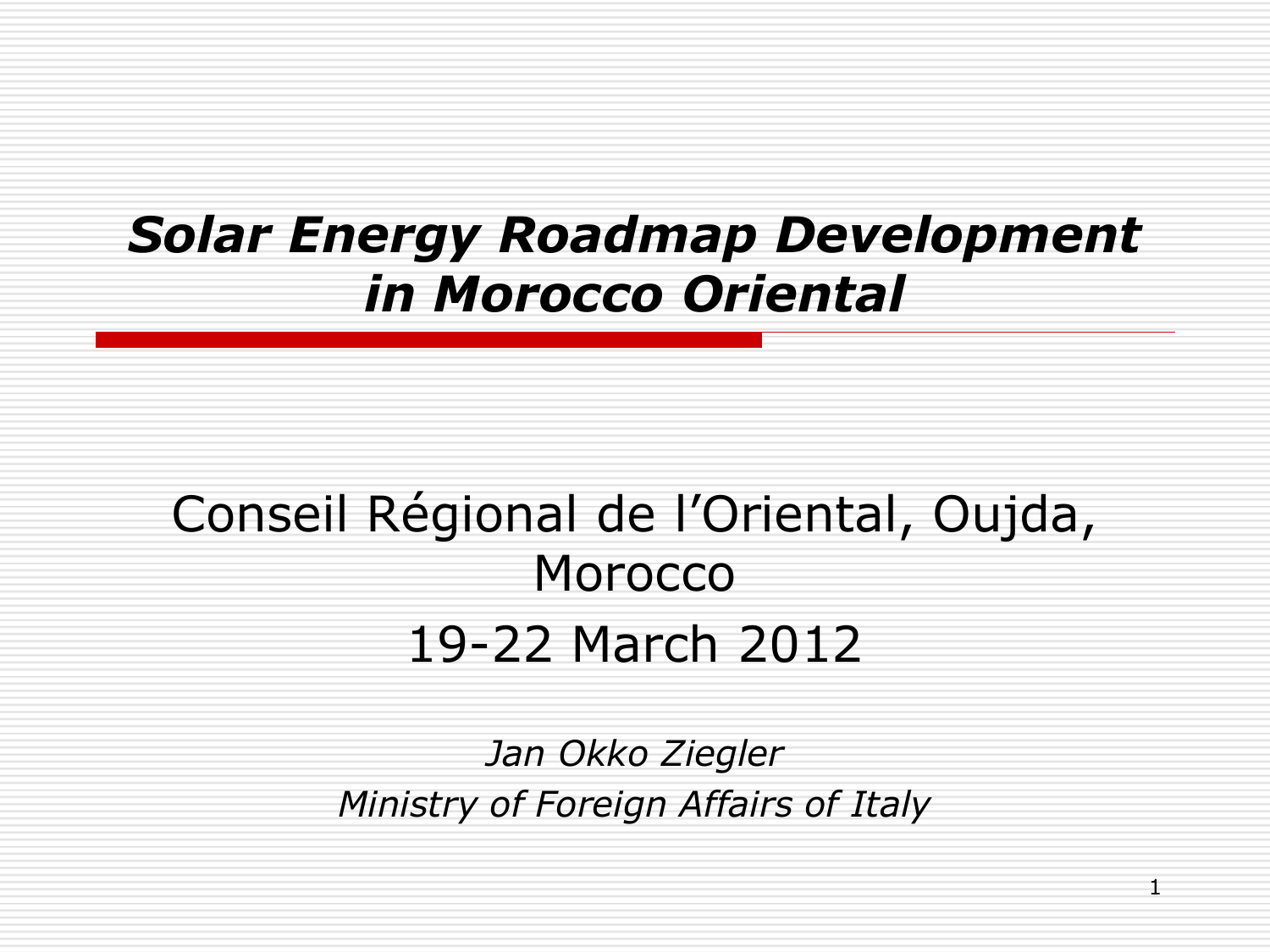# Contents

- Why Morocco and why solar energy
- $\checkmark$  Role of roadmapping
- $\checkmark$  Solar energy in Italy
- $\checkmark$  To note that
- $\checkmark$  Interest of International Organisations
- $\checkmark$  Next steps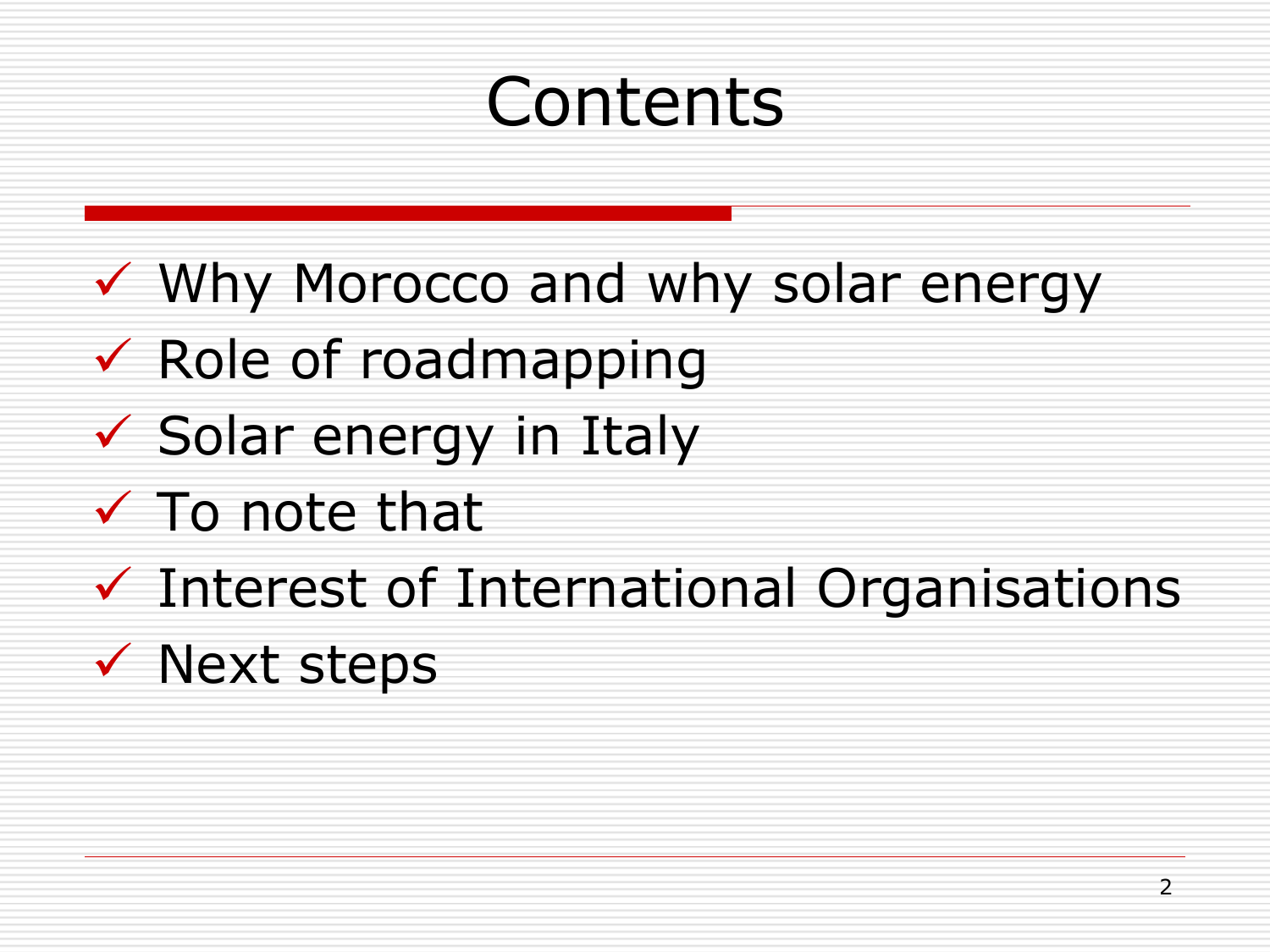## Why Morocco and why solar energy

- $\checkmark$  Morocco is a crucial partner for Italy both in terms of bilateral relations and as an element for stability in North Africa
- $\checkmark$  The development of renewable energy and in particular solar energy contributes to the reduction of carbon emissions, creates new employment opportunities and increases energy security and independence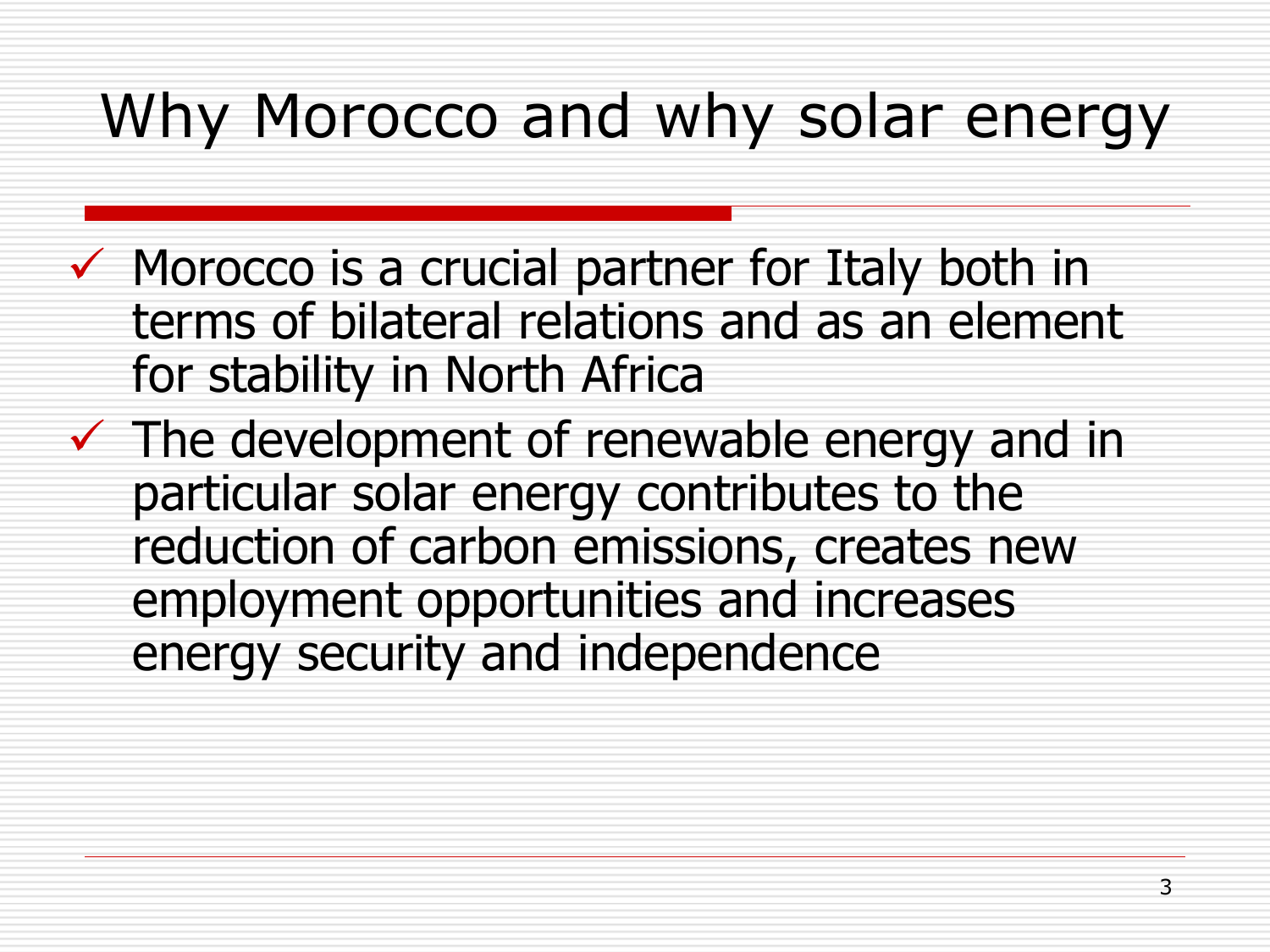# Role of Roadmapping

#### $\checkmark$  Solar energy roadmap development satisfies all these requirements

Sustainable development

Energy security

Job creation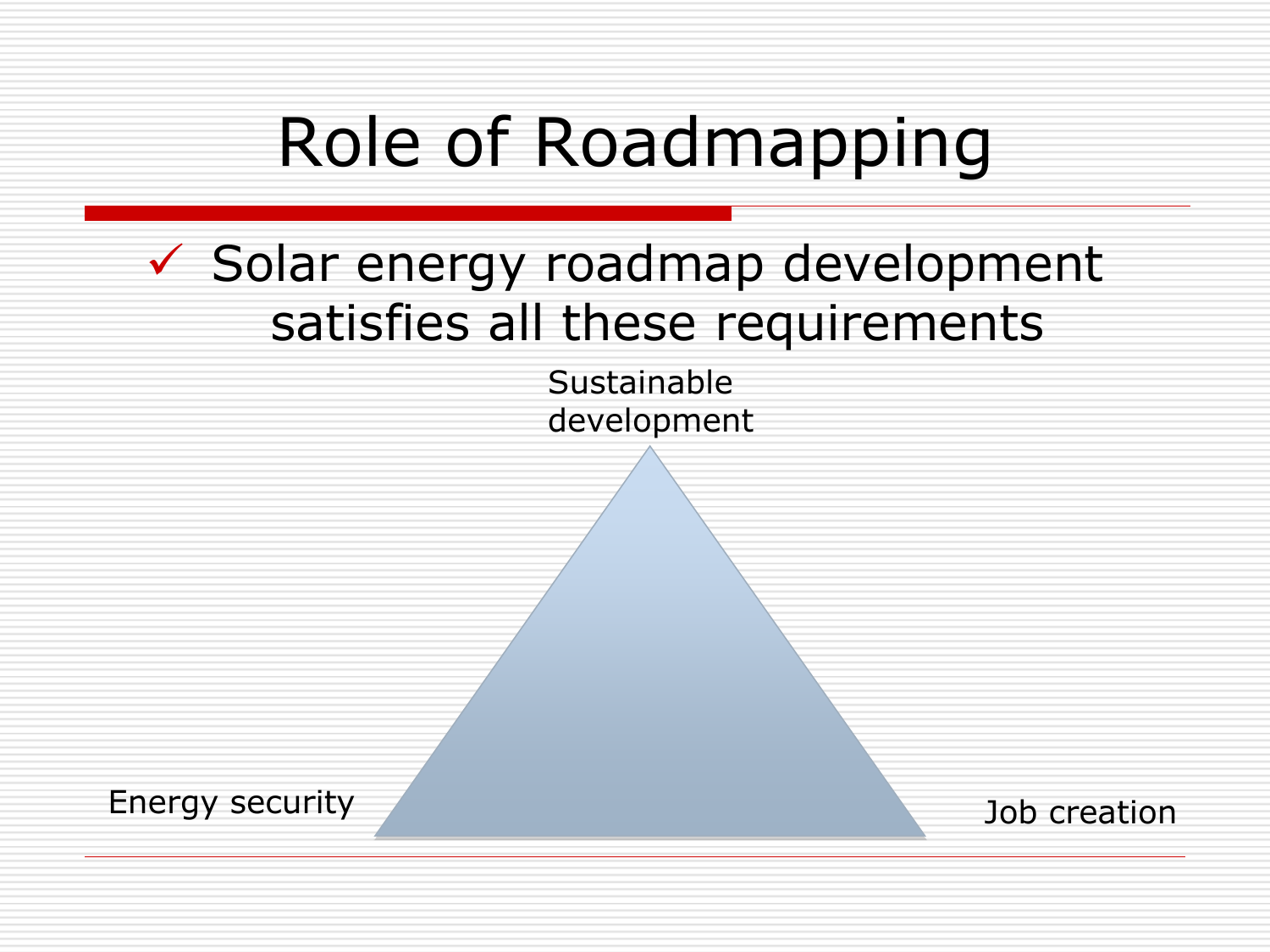# Solar Energy in Italy

- $\checkmark$  High incentives for photovoltaic energy in Italy. As a consequence, the capacity installed during 2011 was higher than in Germany, China, USA, France and Japan (source: European Photovoltaic Association)
- $\checkmark$  At the end of 2011, in Italy there were 12,7 GW installed capacity in 300 000 plants
- $\checkmark$  Results are consequence of the feed-in premium tariff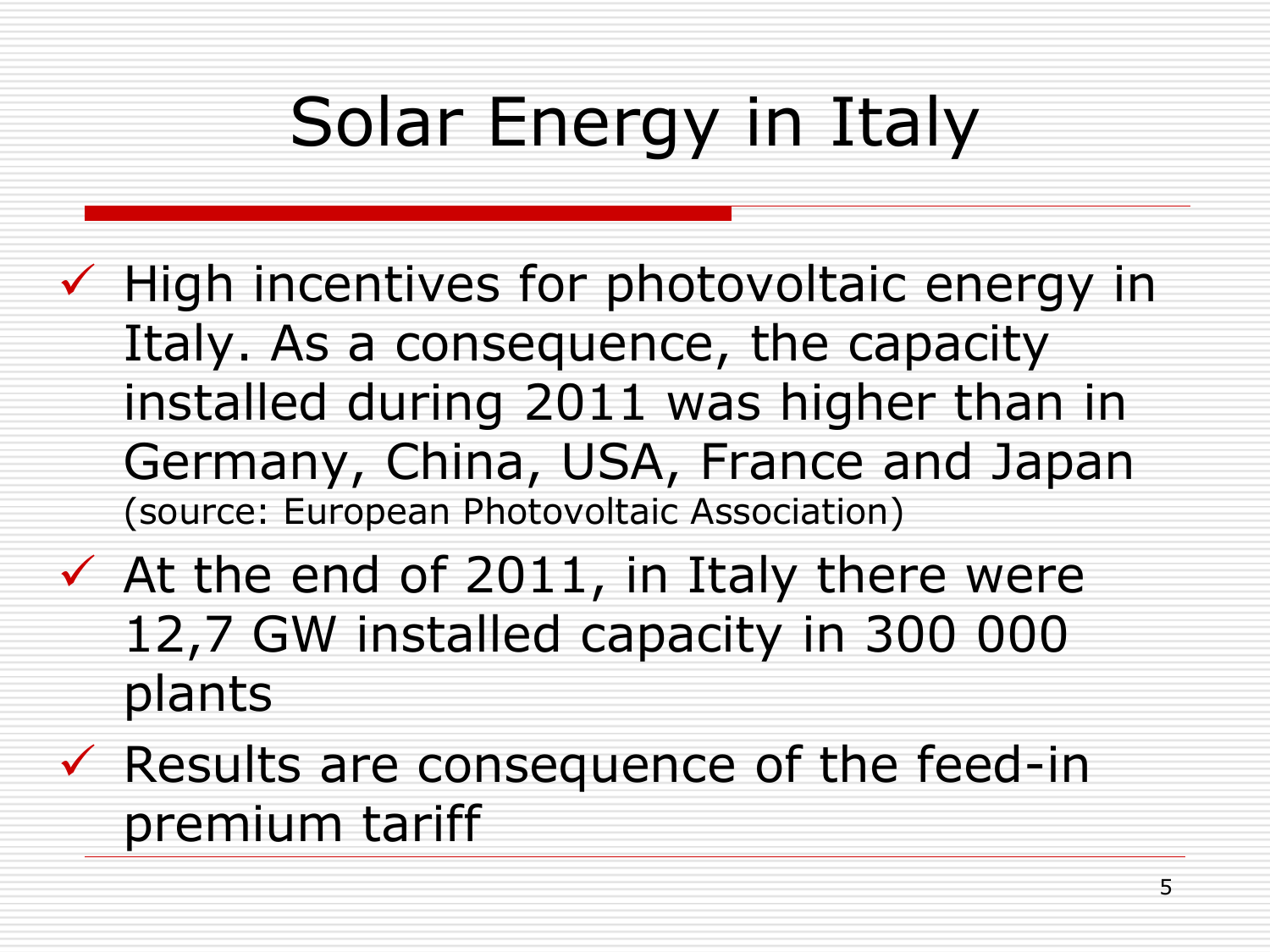#### To note that:

- $\checkmark$  Endesa (92% owned by ENEL) is present with a combined cycle power station of 384 MW in Tahaddart Tangiers, since 2005
- $\checkmark$  Existing interconnection with Europe through an undersea cable with Spain (900 MW import/600 MW export) and interconnection with Northern African countries through Algeria (400 MW)
- $\checkmark$  Morocco represents the unique possibility to implement article 9 of the European Directive 2009/28/CE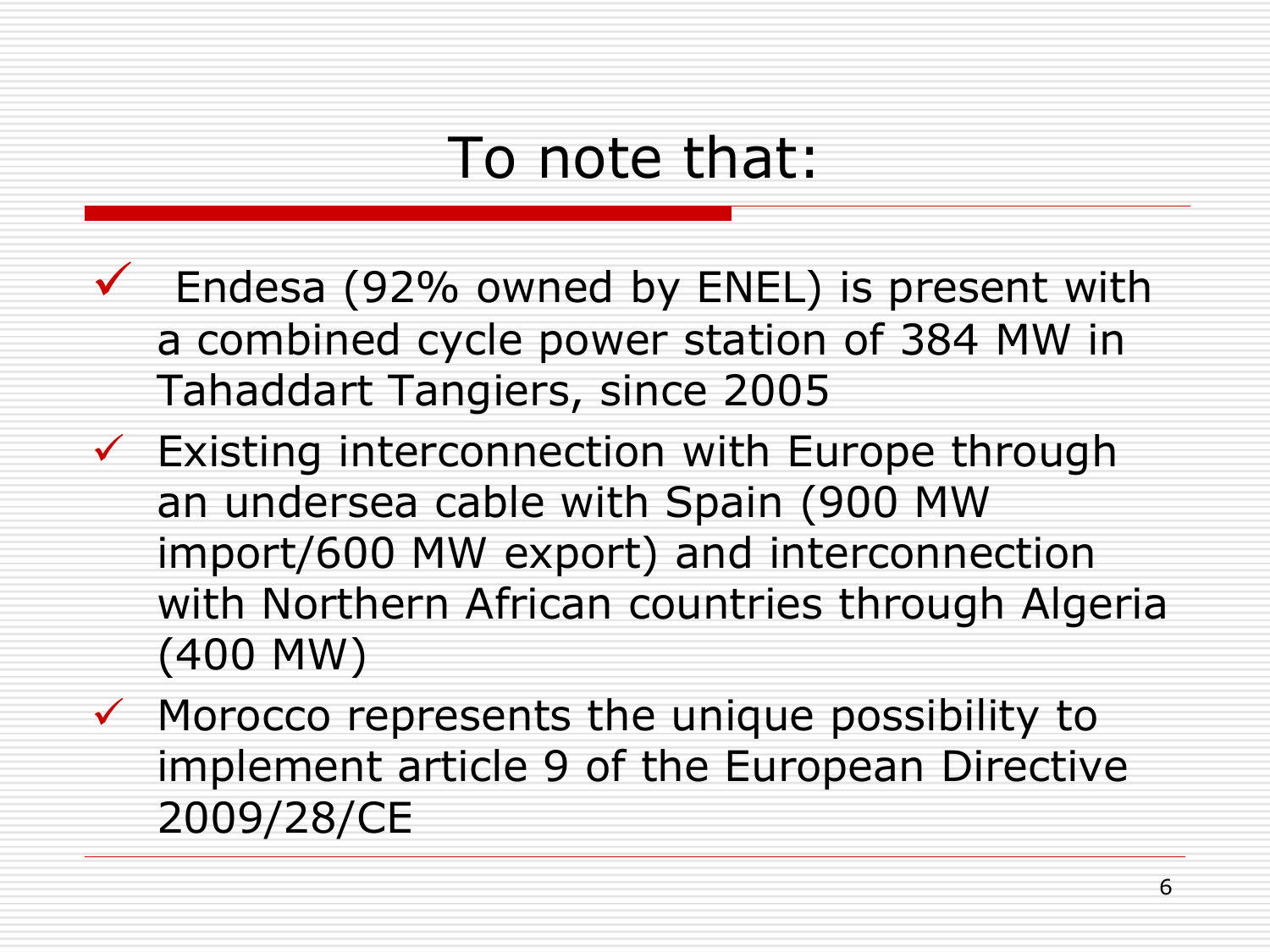## Interest of International Organisations in the Mediterranean area

- Low Carbon Energy Technology Platform, launched during the Italian presidency of the G8 in 2009
- $\checkmark$  Public-private partnerships and their potential to meet the challenges for infrastructure development (cfr. Joint statement at *9th FEMIP Conference, 30 May 2011, Casablanca, Morocco)*
- European Commission: Directorate for Development Cooperation